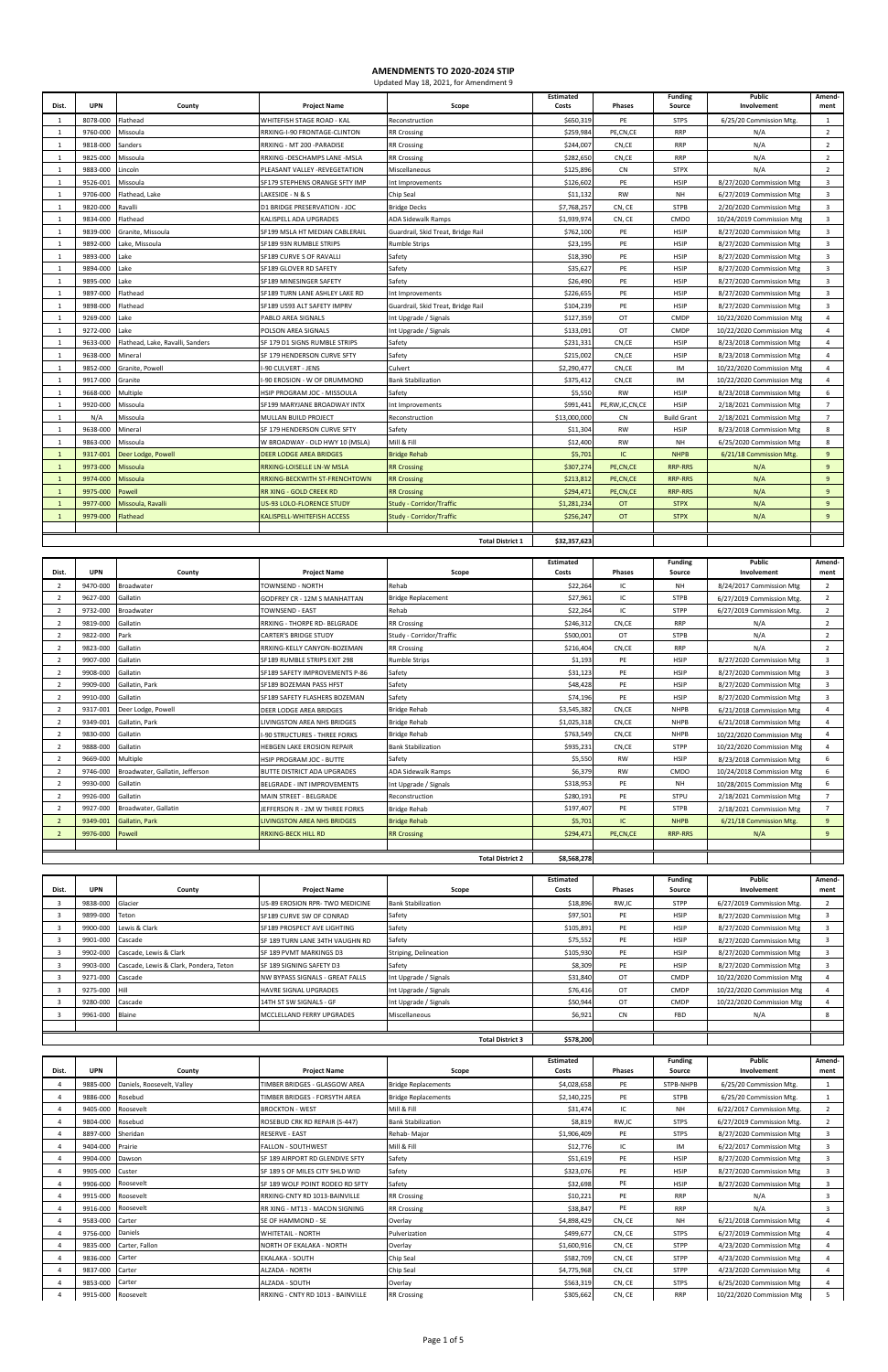| 9916-000        | Roosevelt | RR XING - MT13 - MACON SIGNING | <b>RR Crossing</b>      | \$83,243     | CN, CE | <b>RRP</b>  | 10/22/2020 Commission Mtg |  |
|-----------------|-----------|--------------------------------|-------------------------|--------------|--------|-------------|---------------------------|--|
| 9972-000 Valley |           | VANDALIA RA SITE EVALUATION    | Study                   | \$128,031    | ОT     | <b>STPX</b> | N/A                       |  |
|                 |           |                                |                         |              |        |             |                           |  |
|                 |           |                                | <b>Total District 4</b> | \$22,022,776 |        |             |                           |  |

**Recreational Trails Program**

| Dist. | <b>UPN</b>              | County                                     | <b>Project Name</b>               | Scope                        | <b>Estimated</b><br>Costs | <b>Phases</b> | <b>Funding</b><br>Source | <b>Public</b><br>Involvement | Amend-<br>ment |
|-------|-------------------------|--------------------------------------------|-----------------------------------|------------------------------|---------------------------|---------------|--------------------------|------------------------------|----------------|
|       | 9884-000                | Fergus                                     | MT-200 BRIDGES - LEWISTOWN AREA   | <b>Bridge Replacements</b>   | \$2,140,225               | PE            | <b>NHPB</b>              | 6/25/20 Commission Mtg.      |                |
|       | 9059-001                | Musselshell                                | US-12 BANK STABILIZATION-PH 2     | <b>Bank Stabilization</b>    | \$110,910                 | RW,IC         | <b>STPP</b>              | 10/28/2015 Commission Mtg.   | 2              |
|       | 9880-000                | Yellowstone                                | 1ST AVE N- RR XING TO BROADWAY    | Reconstruction               | \$629,614                 | PE            | <b>NH</b>                | 3/24/2016 Commission Mtg.    | $\overline{2}$ |
|       |                         |                                            |                                   |                              |                           |               |                          |                              |                |
|       | 9881-000                | Yellowstone                                | 1ST AVE N- BROADWAY TO DIVISION   | Reconstruction               | \$629,614                 | PE            | <b>NH</b>                | 3/24/2016 Commission Mtg.    | 2              |
|       | 9914-000                | Yellowstone                                | MONTANA AVE STRUCTURES - BLGS     | Study - Corridor/Traffic     | \$750,001                 | OT            | <b>STPB</b>              | N/A                          | $\overline{2}$ |
|       | 8131-003                | Treasure, Yellowstone                      | I-94 FARM FENCE - RP 0-78 (D5)    | Fencing                      | \$2,589,063               | CN, CE        | IM                       | 5/30/2013 Commission Mtg     | 3              |
|       | 9670-000                | Big Horn, Fergus, Judith Basin, Stillwater | <b>HSIP PROGRAM JOC- BILLINGS</b> | Safety                       | \$93,250                  | CN. CE        | <b>HSIP</b>              | 8/23/2018 Commission Mtg     | 3              |
|       | 9911-000                | Fergus, Golden Valley                      | SF 189 NORTH D5 SAFETY IMPRV      | Safety                       | \$19,950                  | PE            | <b>HSIP</b>              | 8/27/2020 Commission Mtg     | 3              |
|       | 9912-000                | Carbon, Stillwater                         | SF 189 SOUTH D5 SAFETY IMPRV      | Safety                       | \$39,768                  | PE            | <b>HSIP</b>              | 8/27/2020 Commission Mtg     | $\overline{3}$ |
|       | 9508-001                | Fergus                                     | LOWER AIRPORT ROAD - LEWISTOWN    | <b>Pavement Preservation</b> | \$201,692                 | CN. CE        | UPP                      | 8/24/2017 Commission Mtg     | $\Delta$       |
|       | 9520-001                | Sweet Grass                                | JCT US 191 - EAST (S-478)         | Minor Rehab                  | \$3,401,143               | CN. CE        | <b>STPS</b>              | 8/29/2019 Commission Mtg     | 4              |
|       | 9641-000                | Stillwater, Yellowstone                    | SF 179 D5 SAFETY IMPROVEMENTS     | Safety                       | \$162,122                 | CN. CE        | <b>HSIP</b>              | 8/23/2018 Commission Mtg     | 4              |
|       | 9858-000                | Sweet Grass, Wheatland                     | MELVILLE - N & S                  | Overlay                      | \$4,448,453               | CN. CE        | <b>STPP</b>              | 6/25/2020 Commission Mtg     | 4              |
|       | 9670-000                | Multiple                                   | <b>HSIP PROGRAM JOC- BILLINGS</b> | Safety                       | \$5,632                   | RW            | <b>HSIP</b>              | 8/23/2018 Commission Mtg     | 6              |
|       | 9919-000                | Fergus, Phillips                           | US-191 SLIDE REPAIRS-MOBRIDGE     | Slide Correction             | \$2,558,373               | PE            | <b>NH</b>                | 12/17/2020 Commission Mtg    | 6              |
|       | 9931-000                | <b>Big Horn</b>                            | HARDIN - EAST (S-384)             | Chip Seal                    | \$127,805                 | PE            | <b>STPS</b>              | 8/29/2019 Commission Mtg     | 6              |
|       | 9967-000                | <b>Big Horn</b>                            | WEST OF BUSBY - WEST              | Overlay                      | \$128,031                 | PE            | <b>NH</b>                | 6/27/2019 Commission Mtg     | 8              |
|       | 9670-000                | <b>Multiple</b>                            | <b>HSIP PROGRAM JOC- BILLINGS</b> | <b>Safety</b>                | \$5,645                   | IC.           | <b>HSIP</b>              | 8/23/2018 Commission Mtg     | 9              |
|       |                         |                                            |                                   |                              |                           |               |                          |                              |                |
|       | <b>Total District 5</b> |                                            |                                   |                              |                           |               |                          |                              |                |

| Dist. | <b>UPN</b>                                              | County   | <b>Project Name</b>                   | Scope                                  | <b>Estimated</b><br>Costs | <b>Phases</b> | <b>Funding</b><br>Source | Public<br>Involvement     | Amend-<br>ment |
|-------|---------------------------------------------------------|----------|---------------------------------------|----------------------------------------|---------------------------|---------------|--------------------------|---------------------------|----------------|
| N/A   | 9889-000 N/A                                            |          | 2021 TRAFFIC MANAGEMENT CENTER        | Miscellaneous                          | \$629,338                 | OT            | CM                       | N/A                       |                |
| All   | 9933-000                                                | Multiple | MITIGATION SITE WEED SPRAYING         | Miscellaneous                          | \$83,073                  | CN            | <b>STPX</b>              | 10/22/2020 Commission Mtg |                |
| N/A   | 9962-000 N/A                                            |          | <b>UPAS APPLICATION</b>               | Miscellaneous                          | \$38,100                  | ОT            | <b>STIC Grant</b>        | N/A                       |                |
| N/A   | 9963-000 N/A                                            |          | <b>LEARNING MANAGEMENT SYSTEM</b>     | Miscellaneous                          | \$30,000                  | OT            | <b>STIC Grant</b>        | N/A                       |                |
| N/A   | 9889-001 N/A                                            |          | <b>2022 TRAFFIC MANAGEMENT CENTER</b> | Miscellaneous                          | \$600,001                 | <b>OT</b>     | <b>CM</b>                | 10/22/20 Commission Mtg.  |                |
|       |                                                         |          |                                       |                                        |                           |               |                          |                           |                |
|       | <b>Total Statewide</b>                                  |          |                                       |                                        | \$1,380,512               |               |                          |                           |                |
|       | Projects added in the most recent amendment are shaded. |          |                                       | <b>Total All Districts + Statewide</b> | \$82,948,680              |               |                          |                           |                |

| Federal<br>Project<br><b>Number</b> |                                                     | <b>Project Title</b>                                                                               | Scope         | Obligation<br>Amount | Phases    | <b>Funding</b><br>Source | Public<br>Involvement         | Amend-<br>ment |
|-------------------------------------|-----------------------------------------------------|----------------------------------------------------------------------------------------------------|---------------|----------------------|-----------|--------------------------|-------------------------------|----------------|
| RTP2001                             | <b>Beartooth Recreational Trails</b><br>Association | Red Lodge-Area Nordic Ski Trail<br>Grooming and Maintenance<br>Project                             | Miscellaneous | \$<br>20,000         | OT        | <b>RTP</b>               | <b>FWP Public Involvement</b> | $\mathbf{1}$   |
| RTP2002                             | Big Sandy, Town of                                  | Big Sandy Safe Route to Schools<br>Project                                                         | Miscellaneous | \$<br>50,500         | OT        | <b>RTP</b>               | <b>FWP Public Involvement</b> | $\mathbf{1}$   |
| RTP2003                             | <b>Bitterroot Backcountry Cyclists</b>              | Lake Como South-Side Trails<br><b>Construction Project</b>                                         | Miscellaneous | \$<br>35,000         | OT        | <b>RTP</b>               | <b>FWP Public Involvement</b> | $\mathbf{1}$   |
| RTP2004                             | Bitterroot Cross-Country Ski Club                   | Chief Joseph Pass Winter Trails<br><b>Grooming Project</b>                                         | Miscellaneous | \$<br>30,000         | ОT        | <b>RTP</b>               | <b>FWP Public Involvement</b> | $\mathbf{1}$   |
| RTP2005                             | <b>Bitterroot Ridgerunners</b>                      | Sapphire and Bitterroot<br><b>Mountains Snowmobile Trail</b><br><b>Grooming Project</b>            | Miscellaneous | \$<br>10,000         | OT        | <b>RTP</b>               | <b>FWP Public Involvement</b> | $\mathbf{1}$   |
| RTP2006                             | <b>Bob Marshall Wilderness Foundation</b>           | <b>Bob Marshall Wilderness</b><br>Complex Volunteer Stewardship<br>Project                         | Miscellaneous | \$<br>40,000         | OT        | <b>RTP</b>               | <b>FWP Public Involvement</b> | $\mathbf{1}$   |
| RTP2007                             | <b>Bridger Ski Foundation</b>                       | <b>Gallatin Valley Winter Grooming</b><br>and Maintenance Project                                  | Miscellaneous | \$<br>25,000         | <b>OT</b> | <b>RTP</b>               | <b>FWP Public Involvement</b> | $\mathbf{1}$   |
| RTP2008                             | <b>Butte-Silver Bow Government</b>                  | Big Butte Open Space Park Trail<br><b>Expansion and Restoration</b><br>Project                     | Miscellaneous | \$<br>23,740         | <b>OT</b> | <b>RTP</b>               | <b>FWP Public Involvement</b> | $\mathbf{1}$   |
| RTP2009                             | Columbia Falls, City of                             | River's Edge Park Trails<br><b>Improvement Project</b>                                             | Miscellaneous | \$<br>100,000        | <b>OT</b> | <b>RTP</b>               | <b>FWP Public Involvement</b> | $\mathbf{1}$   |
| RTP2010                             | Deer Lodge, City of                                 | Deer Lodge Connector Trails<br>Project                                                             | Miscellaneous | \$<br>47,000         | <b>OT</b> | <b>RTP</b>               | <b>FWP Public Involvement</b> | $\mathbf{1}$   |
| RTP2011                             | Five Valleys Land Trust                             | House of Sky Trail Project                                                                         | Miscellaneous | \$<br>75,000         | ОT        | <b>RTP</b>               | <b>FWP Public Involvement</b> | $\mathbf{1}$   |
| RTP2012                             | <b>Flathead Snowmobile Association</b>              | Flathead-Area Snowmobile Trail<br>Grooming and Equipment<br>Maintenance Project                    | Miscellaneous | \$<br>55,000         | OT        | <b>RTP</b>               | <b>FWP Public Involvement</b> | $\mathbf{1}$   |
| RTP2013                             | <b>Gallatin Valley Land Trust</b>                   | Front Street Pathway Bridge<br>Project                                                             | Miscellaneous | \$<br>45,000         | ОT        | <b>RTP</b>               | <b>FWP Public Involvement</b> | $\mathbf{1}$   |
| RTP2014                             | Glacier Nordic Club                                 | <b>Big Mountain Nordic Trail</b><br>Grooming & Maintenance<br>Project                              | Miscellaneous | 20,000<br>Ş          | ОT        | <b>RTP</b>               | <b>FWP Public Involvement</b> | 1              |
| RTP2015                             | <b>Great Falls Trail Bike Riders</b><br>Association | Helena-Lewis & Clark National<br>Forest-Jefferson Division Trail<br>Safety and Maintenance Project | Miscellaneous | \$<br>59,853         | OT        | <b>RTP</b>               | FWP Public Involvement        | $\mathbf{1}$   |
| RTP2016                             | Kings Hill Grooming Association                     | Kings Hill Snowmobile Trail<br>Grooming and Maintenance<br>Project                                 | Miscellaneous | \$<br>55,200         | OT        | <b>RTP</b>               | <b>FWP Public Involvement</b> | $\mathbf{1}$   |
| RTP2017                             | Kootenai Cross-Country Ski Club, Inc                | Flower Creek Vault Toilet<br><b>Installation Project</b>                                           | Miscellaneous | \$<br>15,000         | OT        | <b>RTP</b>               | <b>FWP Public Involvement</b> | $\mathbf{1}$   |
| RTP2018                             | Last Chance Audubon Society                         | Jane Beasley Memorial Trail<br><b>Construction Project</b>                                         | Miscellaneous | \$<br>8,464          | OT        | <b>RTP</b>               | <b>FWP Public Involvement</b> | $\mathbf{1}$   |
| RTP2019                             | Lone Pine State Park                                | Lone Pine State Park Trail<br>Rehabilitation and Bridge<br>Replacement Project                     | Miscellaneous | \$<br>70,300         | OT        | <b>RTP</b>               | <b>FWP Public Involvement</b> | $\mathbf{1}$   |
| RTP2020                             | Missoula Nordic Ski Club                            | Arctic Cat Bearcat Snowmobile<br>Purchase Project                                                  | Miscellaneous | \$<br>16,000         | ОT        | <b>RTP</b>               | <b>FWP Public Involvement</b> | $\mathbf{1}$   |
| RTP2021                             | Montana Trail Vehicle Riders<br>Association         | Statewide USFS and BLM<br><b>Motorized Trail Maintenance</b><br>Project (Phase VII)                | Miscellaneous | \$<br>60,000         | OT        | <b>RTP</b>               | <b>FWP Public Involvement</b> | $\mathbf{1}$   |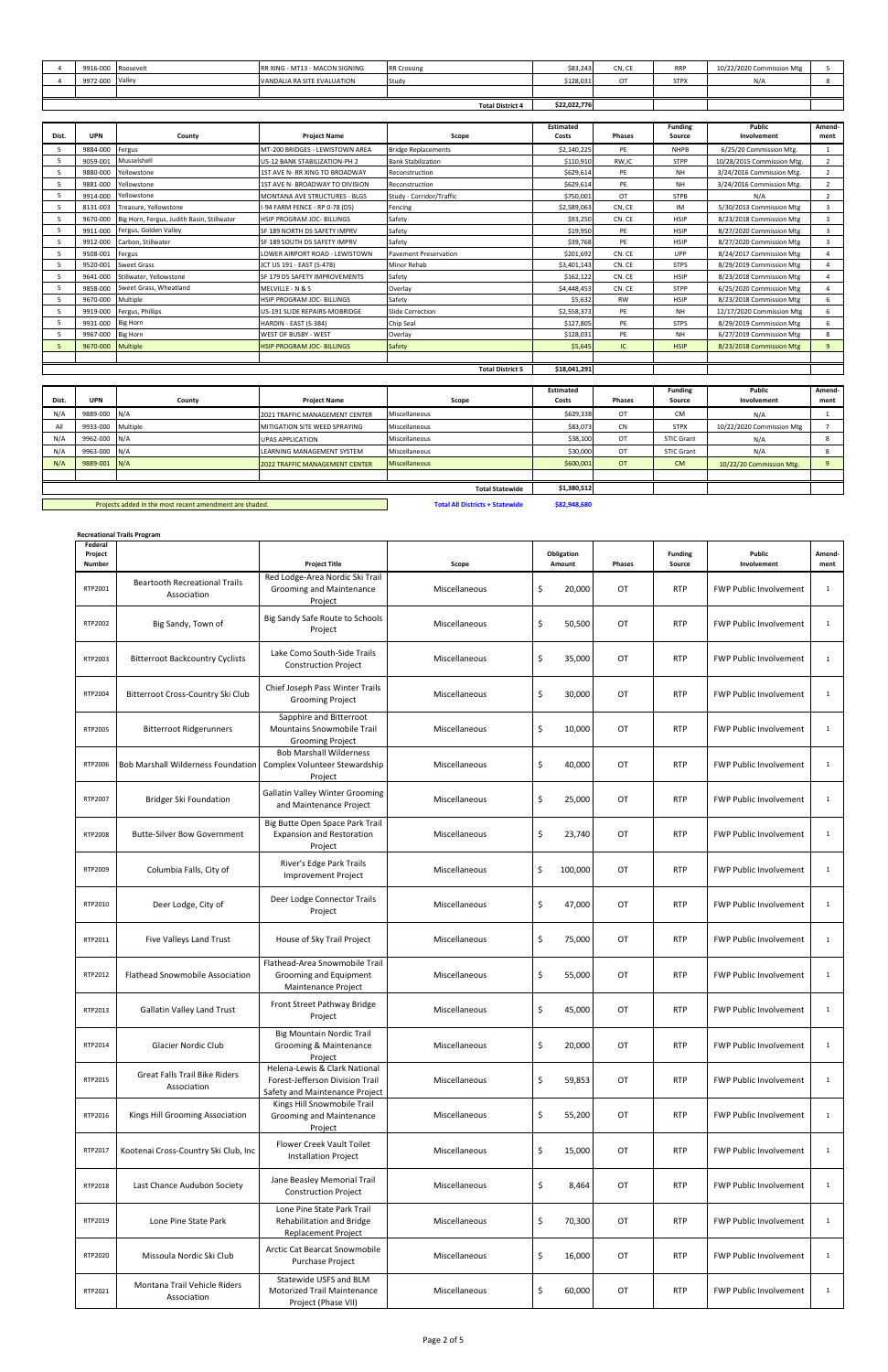| RTP2022  | Montana Wilderness Association                                                                        | Volunteer Trail Crew Project:<br>Eight Trail Maintenance Projects<br>Across Montana                                                                                                  | Miscellaneous        | \$<br>25,824            | OT          | <b>RTP</b> | <b>FWP Public Involvement</b> | $\mathbf{1}$     |
|----------|-------------------------------------------------------------------------------------------------------|--------------------------------------------------------------------------------------------------------------------------------------------------------------------------------------|----------------------|-------------------------|-------------|------------|-------------------------------|------------------|
| RTP2023  | National Park Service-Yellowstone<br><b>National Park</b>                                             | Yellowstone River Trail<br>Restoration Project (Phase II)                                                                                                                            | Miscellaneous        | \$<br>11,250            | OT          | <b>RTP</b> | <b>FWP Public Involvement</b> | 1                |
| RTP2024  | Seeley Lake Nordic Ski Club                                                                           | Seeley Lake Nordic Ski Trail<br>Maintenance, Grooming, and<br><b>Improvements Project</b>                                                                                            | Miscellaneous        | \$                      | OT<br>6,830 | <b>RTP</b> | <b>FWP Public Involvement</b> | $\mathbf{1}$     |
| RTP2025  | Seeley Lake ROCKS                                                                                     | Hill 16 Community Trail System<br>Construction Project (Phase 2)                                                                                                                     | Miscellaneous        | \$<br>23,920            | OT          | <b>RTP</b> | <b>FWP Public Involvement</b> | 1                |
| RTP2026  | Selway Bitterroot Frank Church<br>Foundation                                                          | Selway Bitterroot Wilderness<br><b>Trail Restoration Project</b>                                                                                                                     | Miscellaneous        | \$<br>14,143            | OT          | <b>RTP</b> | <b>FWP Public Involvement</b> | $\mathbf{1}$     |
| RTP2027  | <b>Silver Crest Trails Association</b>                                                                | Silver Crest Nordic Ski Trails<br>Grooming and Maintenance<br>Project                                                                                                                | Miscellaneous        | \$<br>10,900            | OT          | <b>RTP</b> | <b>FWP Public Involvement</b> | 1                |
| RTP2028  | <b>Swan Valley Connections</b>                                                                        | <b>Mission Mountains and Swan</b><br>Front Trails and Backcountry<br>Services Project                                                                                                | Miscellaneous        | \$<br>45,000            | OT          | <b>RTP</b> | <b>FWP Public Involvement</b> | 1                |
| RTP2029  | Three Forks, City of                                                                                  | Jefferson Street Loop Trail<br>Project                                                                                                                                               | Miscellaneous        | \$<br>60,000            | OT          | <b>RTP</b> | <b>FWP Public Involvement</b> | $\mathbf{1}$     |
| RTP2030  | Troy Snowmobile Club                                                                                  | Troy-Area Snowmobile Grooming<br>and Trail Maintenance Project                                                                                                                       | Miscellaneous        | \$<br>25,000            | OT          | <b>RTP</b> | <b>FWP Public Involvement</b> | $\mathbf{1}$     |
| RTP2031  | University of Montana - Research<br>and Sponsored Programs                                            | Missoula M Trail Rehabilitation<br>Project                                                                                                                                           | Miscellaneous        | \$<br>26,600            | OT          | <b>RTP</b> | <b>FWP Public Involvement</b> | $\mathbf{1}$     |
| RTP2032  | USFS-Custer Gallatin National Forest-<br>Beartooth Ranger District                                    | <b>USFS Beartooth Ranger District</b><br>Trail Maintenance and<br><b>Improvement Project</b>                                                                                         | Miscellaneous        | \$<br>35,000            | OT          | <b>RTP</b> | <b>FWP Public Involvement</b> | $\mathbf{1}$     |
| RTP2033  | USFS-Custer Gallatin National Forest-<br><b>Bozeman Ranger District</b>                               | <b>USFS Bozeman Ranger District</b><br>Trails and Volunteer Coordinator<br>Project                                                                                                   | Miscellaneous        | \$<br>30,000            | 0T          | <b>RTP</b> | <b>FWP Public Involvement</b> | $\mathbf{1}$     |
| RTP2034  | USFS-Custer Gallatin National Forest-<br><b>Gardiner Ranger District</b>                              | Cooke City Winter Recreation<br>Safety and Awareness Project                                                                                                                         | Miscellaneous        | \$<br>13,790            | 0T          | <b>RTP</b> | <b>FWP Public Involvement</b> | 1                |
| RTP2035  | USFS-Custer Gallatin National Forest- USFS Yellowstone Ranger District<br>Yellowstone Ranger District | <b>Trail Maintenance Project</b>                                                                                                                                                     | Miscellaneous        | \$<br>30,000            | OT          | <b>RTP</b> | <b>FWP Public Involvement</b> | $\mathbf{1}$     |
| RTP2036  | USFS-Flathead Avalanche Center                                                                        | Northwest Montana Avalanche<br><b>Forecasting and Awareness</b><br>Project                                                                                                           | Miscellaneous        | \$<br>35,000            | ОT          | <b>RTP</b> | <b>FWP Public Involvement</b> | 1                |
| RTP2037  | USFS-Flathead National Forest-Swan<br>Lake Ranger District (Tally RD)                                 | <b>USFS Tally Lake Ranger District</b><br><b>Front-Country Trails</b><br>Maintenance and Historic Trail                                                                              | Miscellaneous        | \$<br>35,000            | OT          | <b>RTP</b> | <b>FWP Public Involvement</b> | $\mathbf{1}$     |
| RTP2038  | USFS-Gallatin National Forest-<br>Avalanche Center                                                    | Southwest Montana Avalanche<br>Forecasting and Awareness<br>Project                                                                                                                  | Miscellaneous        | \$<br>35,000            | OT          | <b>RTP</b> | <b>FWP Public Involvement</b> | $\mathbf{1}$     |
| RTP2039  | <b>USFS-Helena Lewis and Clark</b><br>National Forest-Lincoln Ranger<br>District                      | <b>USFS Lincoln Ranger District</b><br>Beaver Creek Mountain Bike Trail<br>Construction Project (Phase 2)                                                                            | Miscellaneous        | \$<br>16,476            | OT          | <b>RTP</b> | <b>FWP Public Involvement</b> | $\mathbf{1}$     |
| RTP2040  | USFS-Kootenai National Forest                                                                         | Kootenai National Forest<br>Avalanche Forecasting and<br><b>Awareness Project</b>                                                                                                    | Miscellaneous        | \$<br>19,092            | OT          | <b>RTP</b> | <b>FWP Public Involvement</b> | $\mathbf{1}$     |
| RTP2041  | USFS-Lolo National Forest-Ninemile<br><b>Ranger District</b>                                          | <b>USFS Ninemile Ranger District</b><br><b>Straight Creek Heavy</b><br>Maintenance and Puncheon                                                                                      | Miscellaneous        | \$<br>24,460            | OT          | <b>RTP</b> | <b>FWP Public Involvement</b> | $\mathbf{1}$     |
| RTP2042  | <b>USFS-Lolo National Forest-</b><br>Plains/Thompson Falls Ranger<br>District                         | <b>USFS Plains/Thompson Falls</b><br>Ranger District Expanding Multi-<br>Use Recreation Opportunities on                                                                             | Miscellaneous        | \$<br>97,800            | OT          | <b>RTP</b> | <b>FWP Public Involvement</b> | $\mathbf{1}$     |
| RTP2043  | West Yellowstone Chamber of<br>Commerce                                                               | West Yellowstone Snowmobile<br><b>Trail Grooming Project</b>                                                                                                                         | Miscellaneous        | \$<br>55,000            | OT          | <b>RTP</b> | <b>FWP Public Involvement</b> | $\mathbf{1}$     |
| RTP2044  | West Yellowstone Ski Education<br>Foundation                                                          | Rendezvous Ski Trails Grooming<br>and Maintenance Project                                                                                                                            | Miscellaneous        | \$<br>30,000            | OT          | <b>RTP</b> | <b>FWP Public Involvement</b> | $\mathbf{1}$     |
| RTP2045  | <b>Whitefish Legacy Partners</b>                                                                      | Smith Lake Recreation<br>Development and Maintenance<br>Project                                                                                                                      | Miscellaneous        | \$<br>46,000            | OT          | <b>RTP</b> | <b>FWP Public Involvement</b> | $\mathbf{1}$     |
| RTP 2100 |                                                                                                       | FY 2021 Recreational Trails<br>Program Administration<br>Apportionment                                                                                                               | Miscellaneous        | \$<br>112,469           | OT          | <b>RTP</b> | <b>FWP Public Involvement</b> | $\mathbf{1}$     |
| RTP2101  | <b>Absaroka Beartooth Wilderness</b><br>Foundation                                                    | <b>Supporting Trail Stewards to</b><br><b>Lead Volunteers and Enhance</b><br><b>USFS Trail Crew Capacity in the</b><br><b>Absaroka-Beartooth Wilderness</b>                          | <b>Miscellaneous</b> | \$<br>31,247            | <b>OT</b>   | <b>RTP</b> | <b>FWP Public Involvement</b> | 9                |
| RTP2102  | Anaconda Local Development Corp                                                                       | <b>Resurfacing of East Washoe Park</b><br>Trail                                                                                                                                      | <b>Miscellaneous</b> | $\frac{1}{2}$<br>45,215 | <b>OT</b>   | <b>RTP</b> | <b>FWP Public Involvement</b> | 9                |
| RTP2103  | <b>Beartooth Recreational Trails</b><br>Association                                                   | <b>Grooming of West Fork Road and</b><br><b>Nordic Center</b>                                                                                                                        | <b>Miscellaneous</b> | $\zeta$<br>19,000       | OT          | <b>RTP</b> | <b>FWP Public Involvement</b> | 9                |
| RTP2104  | Billings, City of                                                                                     | <b>BBWA Canal Connection: A</b><br><b>Recreational Trail for All</b>                                                                                                                 | <b>Miscellaneous</b> | \$<br>44,335            | <b>OT</b>   | <b>RTP</b> | <b>FWP Public Involvement</b> | 9                |
| RTP2105  | <b>Bitterroot Cross-Country Ski Club</b>                                                              | <b>Free Skiing and Outdoor</b><br><b>Recreation Opportunities</b><br>through Trail Maintenance and<br><b>Grooming for Chief Joseph Pass</b><br>and Lake Como Recreation Area<br>2021 | <b>Miscellaneous</b> | \$<br>28,250            | <b>OT</b>   | <b>RTP</b> | <b>FWP Public Involvement</b> | 9                |
| RTP2106  | <b>Bitterroot Ridge Runners</b><br>Snowmobile Club                                                    | Snowmobile Grooming of 82<br>Miles in the Sapphire and<br><b>Bitterroot mountains</b>                                                                                                | <b>Miscellaneous</b> | \$<br>22,500            | <b>OT</b>   | <b>RTP</b> | <b>FWP Public Involvement</b> | $\boldsymbol{9}$ |
| RTP2107  | <b>Bridger Ski Foundation</b>                                                                         | <b>Nordic Trails Grooming and</b><br>Maintenance on over 70km of<br>Trails in the Gallatin Valley                                                                                    | <b>Miscellaneous</b> | \$<br>44,000            | <b>OT</b>   | <b>RTP</b> | <b>FWP Public Involvement</b> | 9                |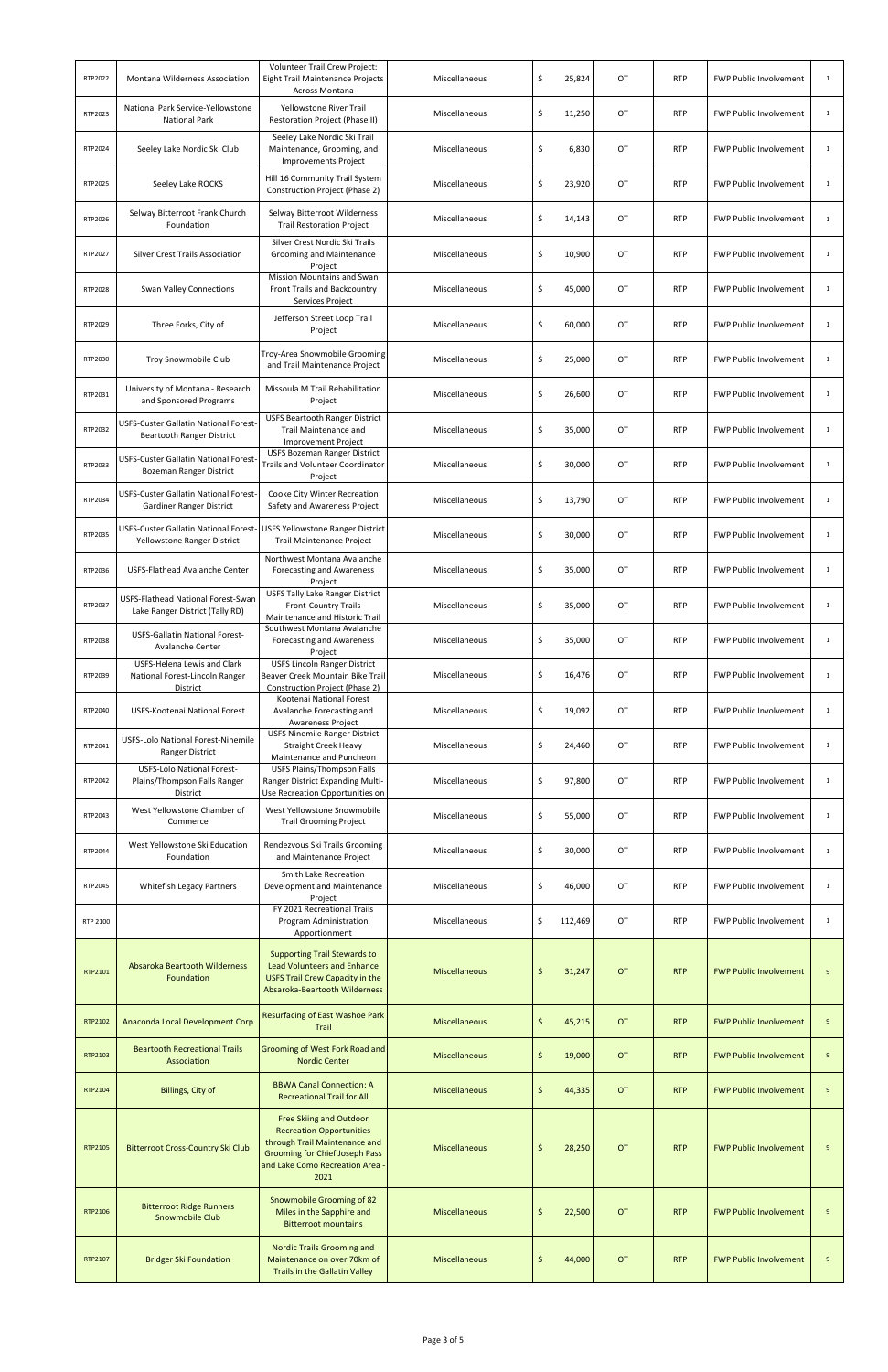| RTP2108        | <b>Flathead Snowmobile Association</b>                                                                 | <b>Flathead Snowmobile</b><br><b>Association Grooming RTP Grant</b><br><b>Cycle 2021</b>                                                                                                                 | <b>Miscellaneous</b> | \$            | 48,750 | <b>OT</b> | <b>RTP</b> | <b>FWP Public Involvement</b> | 9                |
|----------------|--------------------------------------------------------------------------------------------------------|----------------------------------------------------------------------------------------------------------------------------------------------------------------------------------------------------------|----------------------|---------------|--------|-----------|------------|-------------------------------|------------------|
| RTP2109        | <b>Glacier Nordic Club</b>                                                                             | <b>Big Mountain Nordic Trail</b><br><b>Grooming and Maintenance</b><br>Project - 2021                                                                                                                    | <b>Miscellaneous</b> | \$            | 15,000 | <b>OT</b> | <b>RTP</b> | <b>FWP Public Involvement</b> | 9                |
| RTP2110        | <b>Jack Creek Preserve Foundation</b>                                                                  | <b>Jack Creek Preserve Trail</b><br>Maintenance - Accessing the Lee<br><b>Metcalf Wilderness</b>                                                                                                         | <b>Miscellaneous</b> | \$            | 10,650 | <b>OT</b> | <b>RTP</b> | <b>FWP Public Involvement</b> | 9                |
| RTP2111        | Jackpine Savages Snowmobile Club<br>of Wise River, MT                                                  | Jackpine Savages Snowmobile<br><b>Club Trailer Upgrade</b>                                                                                                                                               | <b>Miscellaneous</b> | \$            | 27,660 | <b>OT</b> | <b>RTP</b> | <b>FWP Public Involvement</b> | 9                |
| RTP2112        | <b>Kings Hill Grooming Association</b>                                                                 | <b>Little Belt Mountains Grooming</b><br>and Trail maintenance                                                                                                                                           | <b>Miscellaneous</b> | $\frac{1}{2}$ | 52,200 | <b>OT</b> | <b>RTP</b> | <b>FWP Public Involvement</b> | 9                |
| RTP2113        | Lake Elmo State Park                                                                                   | Lake Elmo State Park Shoreline<br><b>Trail Improvement</b>                                                                                                                                               | <b>Miscellaneous</b> | \$            | 50,000 | <b>OT</b> | <b>RTP</b> | <b>FWP Public Involvement</b> | 9                |
| RTP2114        | <b>Lincoln County Port Authority</b>                                                                   | <b>Rehabilitation of J Neils Trail</b><br>Libby, MT                                                                                                                                                      | <b>Miscellaneous</b> | $\frac{1}{2}$ | 29,432 | <b>OT</b> | <b>RTP</b> | <b>FWP Public Involvement</b> | 9                |
| RTP2115        | Livingston HealthCare (Billings Clinic<br>Affiliate)                                                   | <b>Alpenglow Shared Use Path</b>                                                                                                                                                                         | <b>Miscellaneous</b> | \$            | 48,900 | <b>OT</b> | <b>RTP</b> | <b>FWP Public Involvement</b> | 9                |
| RTP2116        | Missoula Nordic Ski Club                                                                               | Grooming 20 miles of Cross-<br><b>Country Ski Trails at Four</b><br>Locations in the Missoula,<br>Montana, Area for the 2021-<br>2022 and 2022-2023 Ski Seasons<br>plus Grooming Equipment<br>Purchases. | <b>Miscellaneous</b> | \$            | 27,357 | <b>OT</b> | <b>RTP</b> | <b>FWP Public Involvement</b> | 9                |
| RTP2117        | <b>Missoula Snowgoers Snowmobile</b><br>Association                                                    | <b>Lolo and Garnet Snowmobile</b><br><b>Trail System Grooming</b>                                                                                                                                        | <b>Miscellaneous</b> | \$            | 37,500 | <b>OT</b> | <b>RTP</b> | <b>FWP Public Involvement</b> | 9                |
| RTP2118        | <b>Montana Conservation Corps-</b><br><b>Western Wildlands</b>                                         | <b>Wallman Trail Reroute -</b><br><b>Rattlesnake National Recreation</b><br>Area                                                                                                                         | <b>Miscellaneous</b> | \$            | 36,000 | <b>OT</b> | <b>RTP</b> | <b>FWP Public Involvement</b> | 9                |
| RTP2119        | <b>Montana Trout Unlimited</b>                                                                         | Middle Fork Judith River Trail<br>Reroute, Phase 3 - Arch Coulee<br>Connector                                                                                                                            | Miscellaneous        | Ś             | 21,580 | <b>OT</b> | <b>RTP</b> | <b>FWP Public Involvement</b> | 9                |
| RTP2120        | <b>National Park Service-Yellowstone</b><br><b>National Park</b>                                       | <b>Sportsman Lake Trail Restoration</b>                                                                                                                                                                  | <b>Miscellaneous</b> | \$            | 12,450 | <b>OT</b> | <b>RTP</b> | <b>FWP Public Involvement</b> | $\boldsymbol{9}$ |
| RTP2121        | <b>Powell County</b>                                                                                   | Powell County - Old Yellowstone<br>Trail (Phase 2)                                                                                                                                                       | <b>Miscellaneous</b> | \$            | 75,000 | <b>OT</b> | <b>RTP</b> | <b>FWP Public Involvement</b> | $\boldsymbol{9}$ |
| RTP2122        | Seeley Lake Driftriders, Inc.                                                                          | <b>Seeley Lake Winter Trail</b><br><b>Maintenance and Grooming</b>                                                                                                                                       | <b>Miscellaneous</b> | \$            | 45,000 | <b>OT</b> | <b>RTP</b> | <b>FWP Public Involvement</b> | $\boldsymbol{9}$ |
| RTP2123        | Selway Bitterroot Frank Church<br>Foundation                                                           | Seven Volunteer Trail<br><b>Maintenance Projects for 2021</b><br>Benefitting 36 miles of<br><b>Wilderness Trails</b>                                                                                     | <b>Miscellaneous</b> | \$            | 11,064 | <b>OT</b> | <b>RTP</b> | <b>FWP Public Involvement</b> | 9                |
| RTP2124        | Shelby, City of                                                                                        | <b>Shelby Single-Track Mountain</b><br><b>Bike Trail</b>                                                                                                                                                 | <b>Miscellaneous</b> | $\frac{1}{2}$ | 29,840 | <b>OT</b> | <b>RTP</b> | <b>FWP Public Involvement</b> | 9                |
| RTP2125        | Summit Independent Living Center                                                                       | <b>Phase 2 Placid Lake State Park</b><br>Universal Trail.                                                                                                                                                | <b>Miscellaneous</b> | \$            | 28,104 | <b>OT</b> | <b>RTP</b> | <b>FWP Public Involvement</b> | $\boldsymbol{9}$ |
| RTP2126        | Three Forks, City of                                                                                   | <b>Construction of 0.8 Miles of</b><br><b>Asphalt Trail</b>                                                                                                                                              | <b>Miscellaneous</b> | $\frac{1}{2}$ | 52,500 | <b>OT</b> | <b>RTP</b> | <b>FWP Public Involvement</b> | $\boldsymbol{9}$ |
| RTP2127        | <b>Troy Snowmobile Club</b>                                                                            | Grooming, Weed Spraying, and<br>Brushing on the Kootenai<br><b>National Forest</b>                                                                                                                       | <b>Miscellaneous</b> | \$            | 24,000 | <b>OT</b> | <b>RTP</b> | <b>FWP Public Involvement</b> | $\boldsymbol{9}$ |
| <b>RTP2128</b> | <b>USFS-Beaverhead Deerlodge</b><br>National Forest Service-Dillon Ranger<br><b>District</b>           | <b>Bitterroot Range Trail</b><br>Maintenance                                                                                                                                                             | <b>Miscellaneous</b> | \$            | 15,000 | <b>OT</b> | <b>RTP</b> | <b>FWP Public Involvement</b> | $\boldsymbol{9}$ |
| RTP2129        | <b>USFS-Custer Gallatin National Forest-</b><br><b>Beartooth Ranger District</b>                       | <b>Beartooth Ranger District Trail</b><br><b>Maintenance Project</b>                                                                                                                                     | <b>Miscellaneous</b> | \$            | 51,694 | <b>OT</b> | <b>RTP</b> | <b>FWP Public Involvement</b> | $\boldsymbol{9}$ |
| RTP2130        | <b>USFS-Custer Gallatin National Forest-</b><br><b>Bozeman Ranger District</b>                         | 2021 Bozeman RD Summer and<br><b>Winter Trail Maintenance and</b><br><b>Volunteer Coordination Project</b>                                                                                               | <b>Miscellaneous</b> | \$            | 44,400 | <b>OT</b> | <b>RTP</b> | <b>FWP Public Involvement</b> | $\boldsymbol{9}$ |
| RTP2131        | USFS-Custer Gallatin National Forest- Recreation Program and Summer<br><b>Gardiner Ranger District</b> | Gardiner District 2021 Winter<br><b>Trail Structure Replacement</b><br>Project                                                                                                                           | <b>Miscellaneous</b> | \$            | 47,010 | <b>OT</b> | <b>RTP</b> | <b>FWP Public Involvement</b> | 9                |
| RTP2132        | <b>USFS-Custer Gallatin National Forest-</b><br><b>Hebgen Lake Ranger District</b>                     | <b>Winter and Summer Trail</b><br>Maintenance                                                                                                                                                            | <b>Miscellaneous</b> | \$            | 28,272 | OT        | <b>RTP</b> | <b>FWP Public Involvement</b> | 9                |
| RTP2133        | <b>USFS-Custer Gallatin National Forest-</b><br><b>Yellowstone Ranger District</b>                     | Maintenance of 178 Miles of<br><b>Trails</b>                                                                                                                                                             | <b>Miscellaneous</b> | \$            | 38,970 | <b>OT</b> | <b>RTP</b> | <b>FWP Public Involvement</b> | $\boldsymbol{9}$ |
| RTP2134        | <b>USFS-Flathead Avalanche Center</b>                                                                  | Avalanche Forecasting and<br>Awareness                                                                                                                                                                   | <b>Miscellaneous</b> | \$            | 45,000 | <b>OT</b> | <b>RTP</b> | <b>FWP Public Involvement</b> | 9                |
| RTP2135        | <b>USFS-Gallatin National Forest-</b><br><b>Avalanche Center</b>                                       | Southwest Montana Avalanche<br><b>Forecasting and Awareness</b><br>Project 2021                                                                                                                          | <b>Miscellaneous</b> | \$            | 45,000 | <b>OT</b> | <b>RTP</b> | <b>FWP Public Involvement</b> | $\boldsymbol{9}$ |
| RTP2136        | <b>USFS-Helena Lewis and Clark</b><br><b>National Forest-Lincoln Ranger</b><br><b>District</b>         | <b>Lincoln Community Trail and</b><br><b>Sculpture Park Expansion</b>                                                                                                                                    | <b>Miscellaneous</b> | $\frac{1}{2}$ | 24,097 | <b>OT</b> | <b>RTP</b> | <b>FWP Public Involvement</b> | $\boldsymbol{9}$ |
| RTP2137        | <b>USFS-Lolo National Forest-</b><br>Plains/Thompson Falls Ranger<br><b>District</b>                   | <b>Big Hole Trail System</b><br><b>Improvements</b>                                                                                                                                                      | <b>Miscellaneous</b> | \$            | 32,294 | <b>OT</b> | <b>RTP</b> | <b>FWP Public Involvement</b> | $\boldsymbol{9}$ |